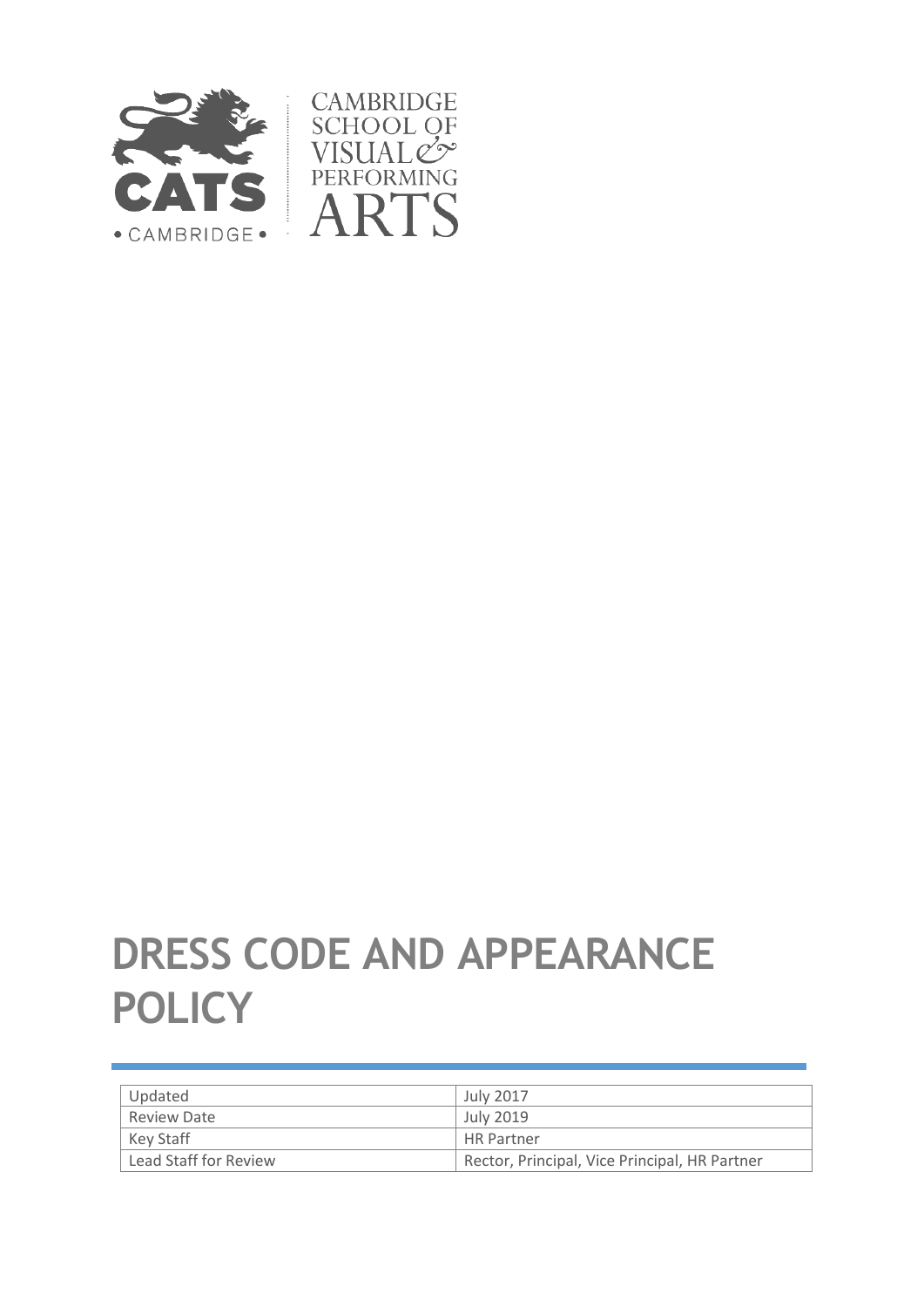# **Contents**

| Employees who are required to wear protective clothing and equipment  4 |  |
|-------------------------------------------------------------------------|--|
|                                                                         |  |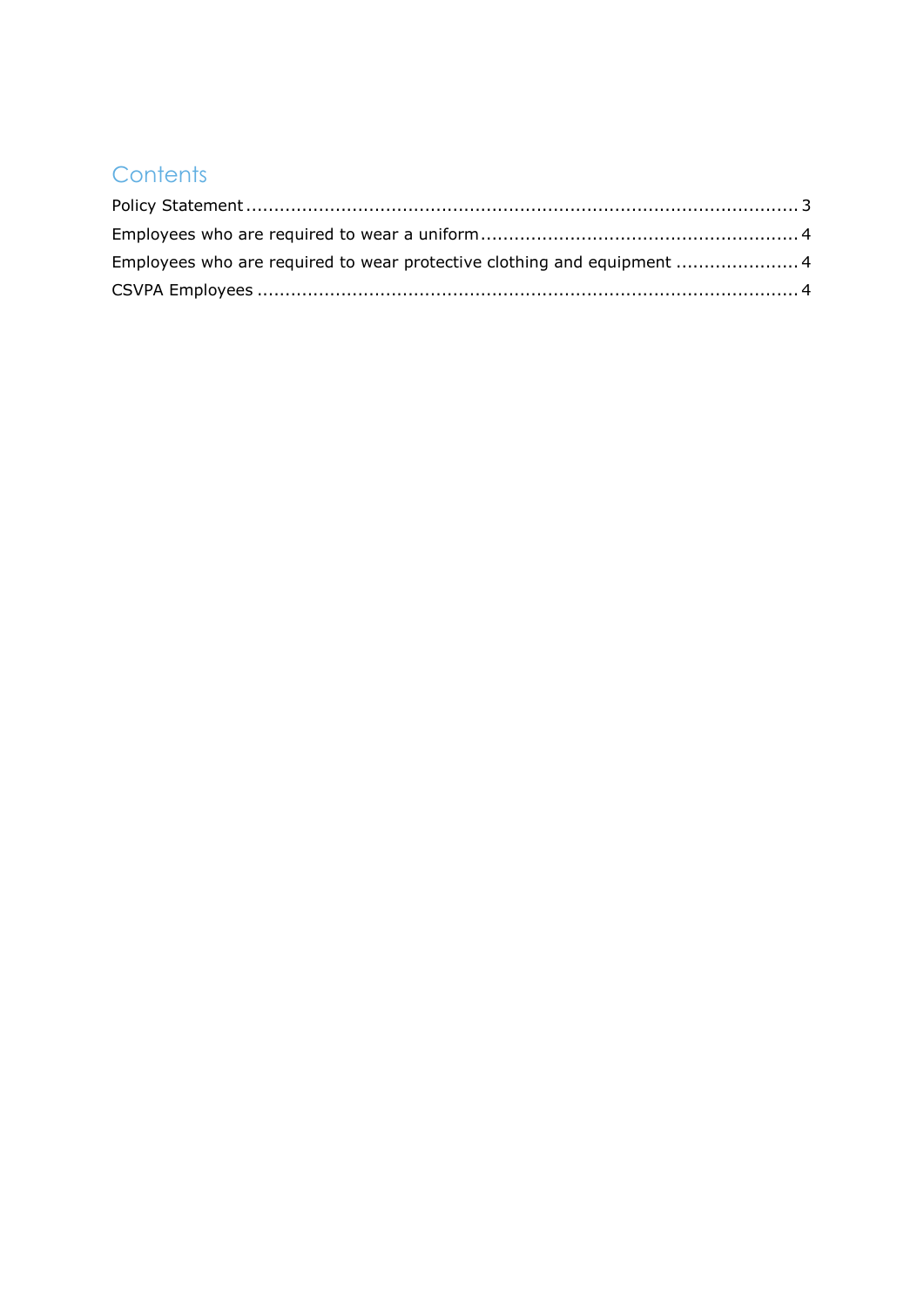## <span id="page-2-0"></span>Policy Statement

This policy is designed to guide employees on the required standards of dress and appearance. Employees must maintain an appropriate standard of dress and personal appearance at work and conduct themselves in a professional manner at all times both within the workplace and when representing the Company.

The policy is not exhaustive in defining acceptable and unacceptable standards of dress and appearance, and staff must use common sense in adhering to the principles underpinning the policy.

The Company recognises the diversity of cultures and religions of its employees and will take a sensitive approach when this affects dress and uniform requirements. Where necessary the HR Department can disseminate appropriate information explaining cultural dress and customs. However, priority will be given to health and safety, security and other similar considerations.

#### **Policy**

While working for the Company employees represent the Company. The appearance of employees contributes to our reputation and the development of our business. All employees are required to be neat, clean and tidy and of smart appearance in a way to present themselves at all times in accordance with their professional status and dress in a manner appropriate to their role, whether working on the Company's premises or elsewhere. Certain items that are not permitted at work are:

- **Items of denim clothing, coloured jeans (with the exception to employees working directly in** practical Art & Drama classrooms/studios and Maintenance & Accommodation staff);
- Dirty/frayed/torn clothing:
- **Very short miniskirts;**
- Leggings (unless worn with boots and a dress);
- **Shorts:**
- Hoodies (unless as part of a uniform);
- Hats (unless as part of a uniform);
- Low cut T-shirts, blouses and transparent clothing;
- Sports clothing, for example tracksuits and sports shirts;
- **Flip-flops;**
- **Trainers**;
- Clothing that displays slogans or symbols especially those that could cause offence or
- Damage to the Company's reputation; and
- Clothing or jewellery that could present a health and safety risk.

Where the wearing of jeans is permitted (see above) they should be clean, of smart appearance and worn in an appropriate manner so as not to offend others i.e. they must not show the individual's underwear.

Tattoos are to be kept covered during working hours. Facial piercings are to be covered or removed during working hours.

Employees who meet with agents, parents or represent the Company to members of the public must present a positive image of the Group. In this regard, acceptable attire is smart business wear i.e. suit or smart jacket and trousers/skirt/dress. Shirts and blouses are expected to be ironed. Male employees must also wear a tie.